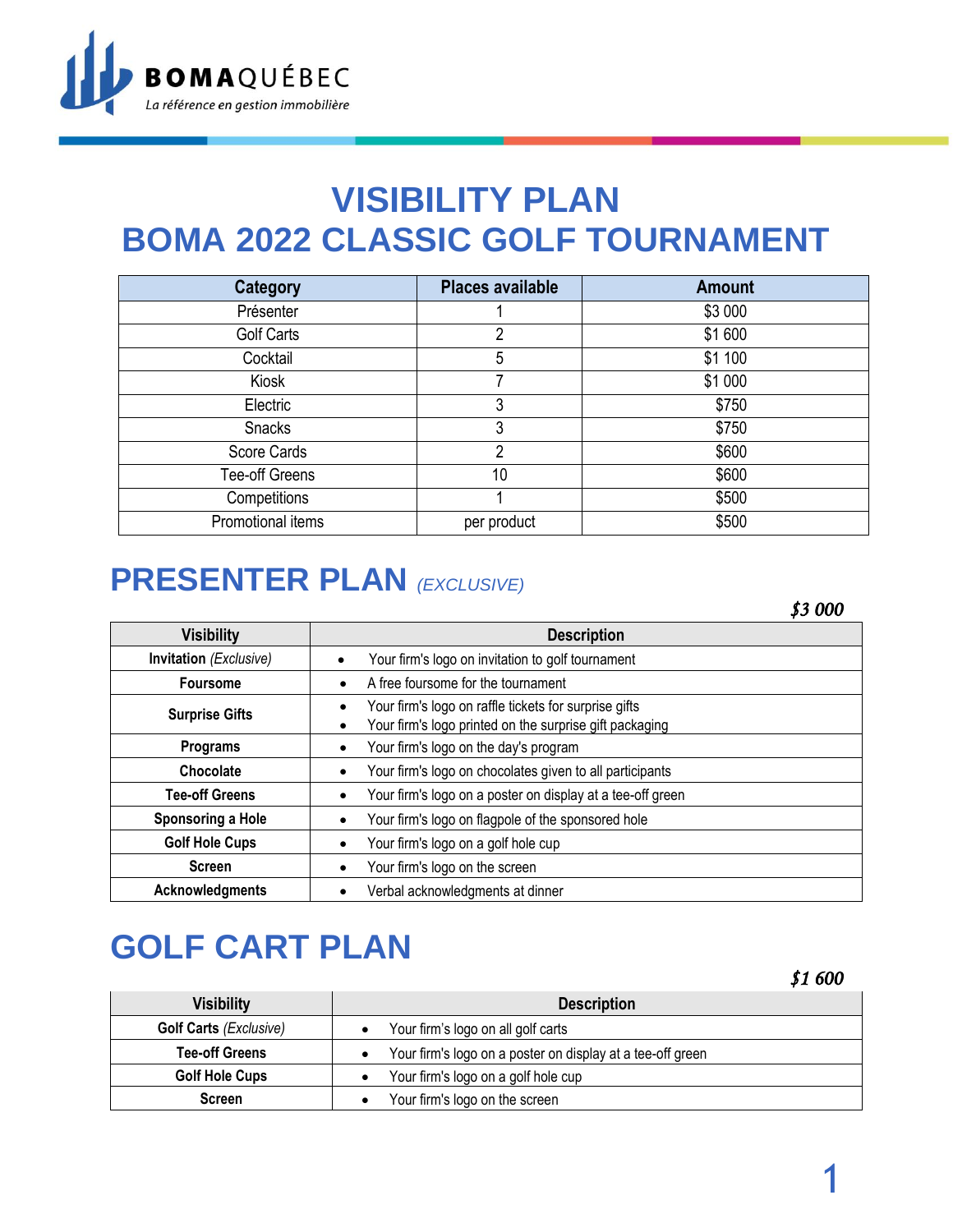## **COCKTAIL HOUR PLAN**

| <b>Visibility</b>             | <b>Description</b>                                                                                           |
|-------------------------------|--------------------------------------------------------------------------------------------------------------|
| <b>Posters</b>                | Your firm's logo on a poster displayed at the bar<br>Your firm's logo on a poster at cocktail reception site |
| <b>Wine glass (Exclusive)</b> | Your firm's logo on wine glasses                                                                             |
| <b>Tee-off Greens</b>         | Your firm's logo on a poster on display at a tee-off green                                                   |
| Sponsoring a Hole             | Your firm's logo on flagpole of the sponsored hole                                                           |
| <b>Screen</b>                 | Your firm's logo on the screen                                                                               |

### **KIOSK PLAN**

*\$1 000* 

| <b>Visibility</b>             | <b>Description</b>                                                                                                                                                                                                                                                                          |  |
|-------------------------------|---------------------------------------------------------------------------------------------------------------------------------------------------------------------------------------------------------------------------------------------------------------------------------------------|--|
| Interactive kiosk (Exclusive) | Sponsor an interactive kiosk for each round<br>$\bullet$<br>Provide the necessary personnel (maximum of 2 people)<br>$\bullet$<br>Provide the product to be distributed<br>Can also feature a canopy (marquee) bearing your firm's logo<br>$\bullet$<br>Opportunity to draw prize at dinner |  |
| <b>Tee-off Greens</b>         | Your firm's logo on a poster on display at a tee-off green<br>$\bullet$                                                                                                                                                                                                                     |  |
| <b>Screen</b>                 | Your firm's logo on the screen                                                                                                                                                                                                                                                              |  |

*\*A fee of \$200 per person that BOMA Québec will have to provide for the kiosk will be billed to your addition.*

## **ELECTRIC PLAN**

|                                                  |                                                            | \$750 |
|--------------------------------------------------|------------------------------------------------------------|-------|
| <b>Visibility</b>                                | <b>Description</b>                                         |       |
| <b>Cellular charging stations</b><br>(Exclusive) | Your firm's logo on cellular charging stations             |       |
| Programs                                         | Your firm's logo on the day's program                      |       |
| <b>Golf Hole Cups</b>                            | Your firm's logo on a golf hole cup                        |       |
| <b>Tee-off Greens</b>                            | Your firm's logo on a poster on display at a tee-off green |       |
| <b>Screen</b>                                    | Your firm's logo on the screen                             |       |

#### **SNACKS PLAN**

*\$750* 

*\$600* 

| Visibility    | <b>Description</b>                    |
|---------------|---------------------------------------|
| <b>Snacks</b> | Your firm's logo on snack packaging   |
| Programs      | Your firm's logo on the day's program |
| <b>Screen</b> | Your firm's logo on the screen        |

### **SCORE CARD PLAN**

|                                |                                                    | 30UU |
|--------------------------------|----------------------------------------------------|------|
| <b>Visibility</b>              | <b>Description</b>                                 |      |
| <b>Score cards (Exclusive)</b> | Your firm's logo on score cards                    |      |
| Sponsoring a Hole              | Your firm's logo on flagpole of the sponsored hole |      |
| <b>Screen</b>                  | Your firm's logo on the screen                     |      |